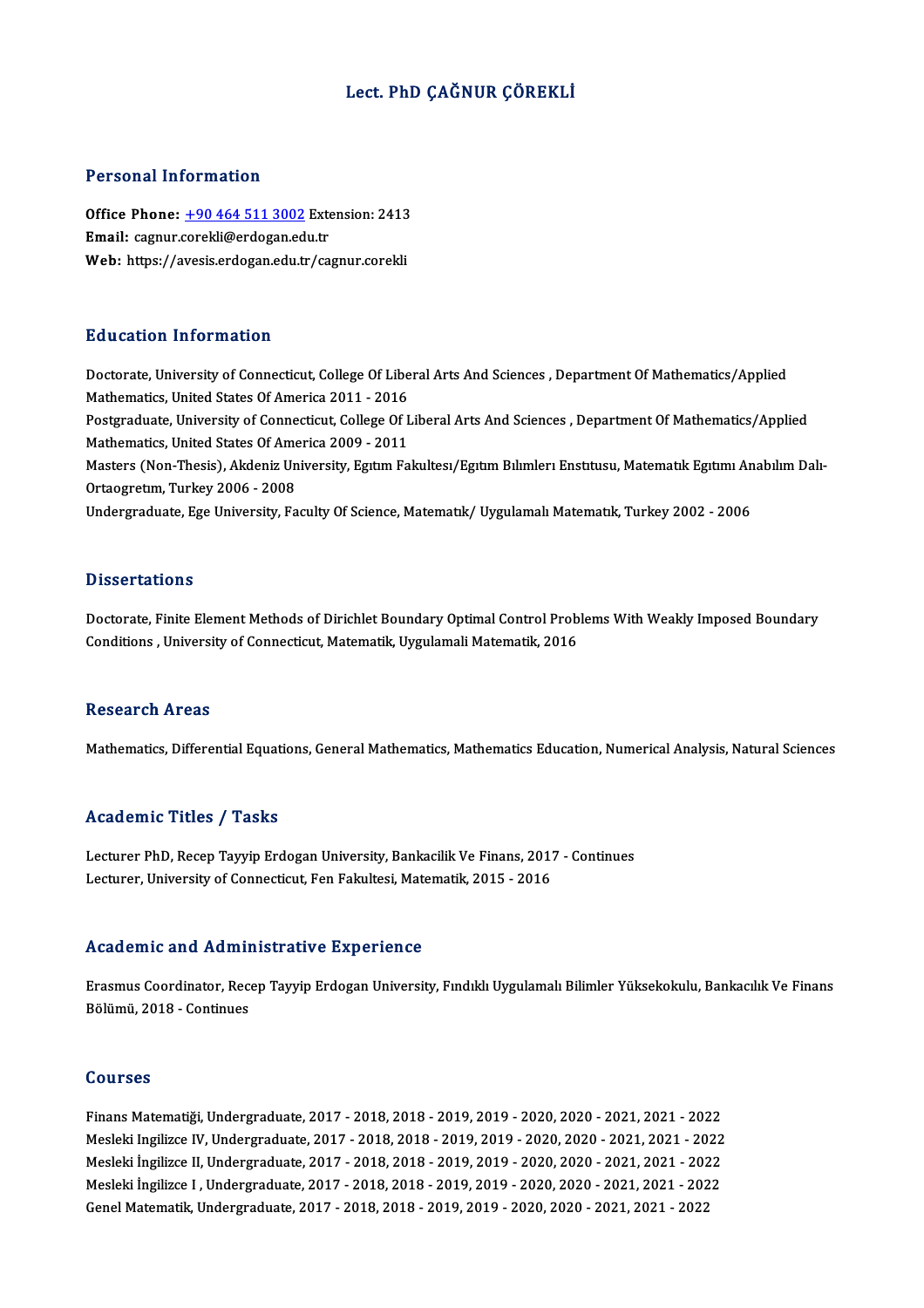Genel Matematik, Undergraduate, 2018 - 2019, 2019 - 2020, 2020 - 2021, 2021 - 2022<br>Financ Matematiči, Undergraduate, 2018 - 2019, 2019, 2019, 2019, 2020, 2020, 2022 Genel Matematik, Undergraduate, 2018 - 2019, 2019 - 2020, 2020 - 2021, 2021 - 2022<br>Finans Matematiği, Undergraduate, 2017 - 2018, 2018 - 2019, 2019 - 2020, 2020 - 2021<br>Meskki Ingilizes III. Undergraduate, 2017 - 2019, 2019 Mesleki Ingilizce III, Undergraduate, 2017 - 2018, 2018 - 2019, 2019 - 2020, 2020 - 2021, 2021 - 2022 Finans Matematiği, Undergraduate, 2017 - 2018, 2018 - 2019, 2019 - 2020, 2020 - 2021<br>Mesleki Ingilizce III, Undergraduate, 2017 - 2018, 2018 - 2019, 2019 - 2020, 2020 - 2021<br>Differential Equations, Undergraduate, 2018 - 20 Differential Equations, Undergraduate, 2018 - 2019 Differential Equations, Undergraduate, 2018 - 2019<br>Matematik I, Associate Degree, 2017 - 2018<br>Ticari Matematik ve Istatistik, Associate Degree, 2017 - 2018<br>Mesleki Ingilizee I, Undergraduate, 2017 - 2019 Matematik I, Associate Degree, 2017 - 2018<br>Ticari Matematik ve Istatistik, Associate Degree,<br>Mesleki Ingilizce I, Undergraduate, 2017 - 2018<br>Matematik I, Associate Degree, 2017 - 2019 Ticari Matematik ve Istatistik, Associate Degr<br>Mesleki Ingilizce I, Undergraduate, 2017 - 20<br>Matematik-I, Associate Degree, 2017 - 2018<br>Matematik I, Associate Degree, 2017 - 2019 Mesleki Ingilizce I, Undergraduate, 2017 - 20<br>Matematik-I, Associate Degree, 2017 - 2018<br>Matematik-I, Associate Degree, 2017 - 2018

# Matematik-I, Associate Degree, 2017 - 2018<br>Articles Published in Journals That Entered SCI, SSCI and AHCI Indexes

rticles Published in Journals That Entered SCI, SSCI and AHCI Indexes<br>I. The SIPG method of Dirichlet boundary optimal control problems with weakly imposed boundary<br>conditions The SIPG m<br>Conditions<br>Conditions The SIPG<br>condition<br>Çörekli Ç.<br>AIMS MAT c**onditions**<br>Çörekli Ç.<br>AIMS MATHEMATICS, vol.7, no.4, pp.6711-6742, 2022 (Journal Indexed in SCI Expanded)

## Refereed Congress / Symposium Publications in Proceedings

efereed Congress / Symposium Publications in Proceedings<br>I. A RESEARCH ABOUT THE HIDDEN MEANING OF THE STRUCTURES IN GOBEKLITEPE THROUGH THE<br>OLDEST MATHEMATICAL KNOWLEDGE TOOL OORGE OOR TIJ STADDOR MET TIJDEN<br>A RESEARCH ABOUT THE HIDDEN MEAI<br>OLDEST MATHEMATICAL KNOWLEDGE OLDEST MATHEMATICAL KNOWLEDGE<br>Çörekli Ç., Yıldırım G.

7th UNESCO UNITWIN Conference 2022, Koper, Slovenia, 15 - 20 May 2022, pp.10

## Supported Projects

ÇörekliÇ.,ErasmusProject,EarlyColegeExperience ,2021 -2023 Çörekli Ç., Sezer Evcan S., TUBITAK Project, Hayatımızdaki Matematik: TARIM, 2019 - 2019 Çörekli Ç., Adilov G., Sezer Evcan S., TUBITAK Project, Hayatımızdaki Matematik: TARIM, 2018 - 2018

## **Scientific Refereeing**

Scie<mark>ntific Refereeing</mark><br>Dergipark-Bilim Armonisi, Other Journals, August 2020<br>Journal of History Culture Art Besearch (Karabül: Ünive Journal of History Culture Art Research (Karabük Üniversitesi Tarih, Kültür ve Sanat Araştırma Dergisi), Journal Indexed<br>in AHCI, December 2018 Dergipark-Bilim Armonisi<br>Journal of History Culture<br>in AHCI, December 2018

## **Edit Congress and Symposium Activities**

Edit Congress and Symposium Activities<br>Texas A&M University, TAMU'16 winter graduate school, Attendee, Texas, United States Of America, 2016<br>Finite Flement Girgue, Attendee, Messesbusetts, United States Of America, 2015 Finite Congress and by inposition freety fires<br>Texas A&M University, TAMU'16 winter graduate school, Attendee, Texas, Unite<br>Finite Element Circus, Attendee, Massachusetts, United States Of America, 2015 Texas A&M University, TAMU'16 winter graduate school, Attendee, Texas, United States Of America, 2016<br>Finite Element Circus, Attendee, Massachusetts, United States Of America, 2015<br>The 8th Workshop on Analysis and Advanced Finite Element Circus, Attendee, Massachusetts, United States Of A<br>The 8th Workshop on Analysis and Advanced Numerical Methods<br>(AANMPDE August 3-6 2015), Attendee, Jyvaskyla, Finland, 2015 (AANMPDE August 3-6 2015), Attendee, Jyvaskyla, Finland, 2015<br>Scholarships

Doctoral Dissertation Fellowship, University, 2015 - Continues